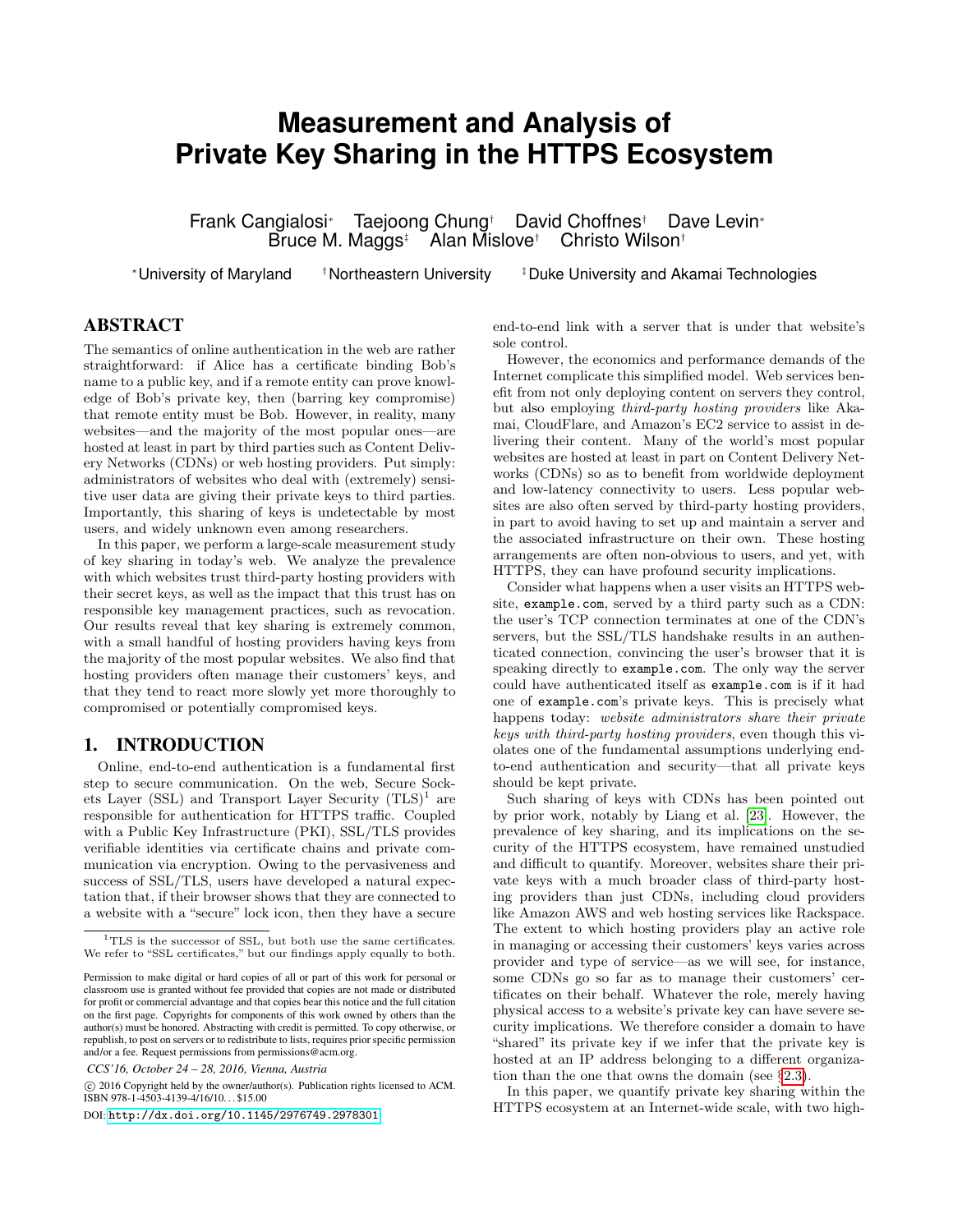level questions in mind: (1) to what extent do websites trust third parties with their private keys? and (2) what implications does key sharing have on the management of the certificates?

Answering these questions has required us to develop a set of new measurement techniques to determine which hosting provider has access to a given certificate, and whether two domains belong to the same organization (company, government entity, etc.). We apply these techniques to Internetwide scans of SSL certificates, along with a confluence of other datasets, to perform the first large-scale study of key sharing within the HTTPS ecosystem.

Our results paint a grim, yet nuanced picture of the trust relationships in the web's PKI. We find for instance that over 76% of all organizations share at least one of their private keys with a third-party hosting provider, and that as a result, compromising the most popular such hosting provider could provide access to the private keys for 60% of the domains in the Alexa top-1K. Moreover, we observe many instances where hosting providers not only gain access to their customers' private keys, but they also take on the responsibility of managing their certificates. Interestingly, we find that this outsourcing of certificate management often leads to better certificate management, as measured by more thorough certificate revocation and reissuing behavior.

Our findings build upon a large body of work on measuring the web's HTTPS ecosystem [\[15,](#page-13-1) [16,](#page-13-2) [19,](#page-13-3) [25,](#page-13-4) [33\]](#page-13-5). These prior studies focus primarily on the trust relationships between websites, the certificate authorities (CAs) who issue certificates, and the browsers that verify certificates. We complement these findings by exploring a heretofore overlooked yet key player in the HTTPS ecosystem: CDNs and other hosting providers. As we will show, trust relationships with hosting providers can be difficult to ascertain; whereas the relationship between between a CA and a website is made explicit in the website's SSL certificate, no formal relationship need be stated for a third party to host a website. Our techniques aim to shed light on these trust relationships.

In this paper, we make the following contributions:

- We present a set of novel techniques that apply a confluence of datasets to obtain a clearer picture of who owns, who serves, and who manages which certificates.
- We apply these techniques to perform the first ever Internet-wide analysis of private key sharing between websites and third-party hosting providers, and show that sharing is prevalent, that it is driven by economic factors, and that a small number of hosting providers have aggregated a large stockpile of private keys.
- We show that many websites *outsource* management of their certificates to third parties, and we present the first empirical evidence that self-managed certificates tend to be less secure than those managed by third parties.
- We make all of our code and resulting datasets publicly available at <https://securepki.org>.

The rest of this paper is organized as follows. We provide a background on SSL/TLS and third-party hosting providers in §[2.](#page-1-0) We then describe in §[3](#page-3-0) the various datasets we use. In §[4,](#page-3-1) we present the measurement techniques that we apply in our study of key sharing (§[5\)](#page-6-0) and key management (§[6\)](#page-9-0). We present related work in §[7](#page-12-0) and conclude in §[8.](#page-12-1)

# <span id="page-1-0"></span>2. BACKGROUND

Key sharing in the web's PKI is facilitated by recent additions to the SSL protocol and extensions to X.509 certificates. Here, we describe these mechanisms, and why using them for key sharing violates the spirit behind their design.

#### 2.1 SSL certificates

An SSL certificate is a signed attestation binding a subject to a public key. Valid certificates are issued by Certificate Authorities (CAs), who in turn have their own certificates, and so on, terminating at a small set of self-signed root certificates. Thus, there is a logical chain of certificates leading from a root certificate through zero or more intermediate certificates, to a *leaf* certificate—wherein the certificate at level  $i$  is signed with the private key corresponding to the certificate at level  $i - 1$  (with the exception of the selfsigned certificate at the root). On the Internet, X.509 [\[4\]](#page-12-2) is the most commonly used certificate management standard, and these certificates are commonly used as part of the SSL/TLS protocol (e.g., in HTTPS, IMAPS, etc).

In SSL certificates, the subject is contained in the Common Name field; for leaf certificates, the Common Name is a domain name (e.g., www.example.com). SSL certificates also allow *wildcard* domains in the Common Name, so a certificate with a Common Name of \*.example.com would cover both foo.example.com and bar.example.com. Thus, when a client contacts a server, it is necessary to verify that the domain name the client intended to contact is in the Common Name of the certificate. If this is not the case, the client should reject the connection, as it may have been intercepted by a third party (i.e., a man-in-the-middle attack).

The original SSL protocol required that the server present its certificate without knowing which domain name the client was contacting. This effectively prevented servers from supporting more than one domain per IP address, as a server could only serve a single certificate per IP address, and each certificate could contain only a single Common Name. <sup>2</sup> As a result, two extensions to the X.509 certificate specification and TLS protocol were developed:

SAN list The Subject Alternate Names (SAN) extension allows a certificate to specify multiple alternate domain names to which the certificate should apply, effectively allowing a certificate to have multiple Common Names. For instance, a certificate with a SAN list [\*.google.com, \*.youtube.com] would be accepted for both www.google.com and m.youtube.com.

SNI The Server Name Indication (SNI) extension to the TLS protocol allows a client to specify which domain it is trying to contact before the server presents its certificate. If both the client and the server support SNI, this allows the server to host SSL certificates for different domains on a single IP address; the server simply examines the SNI field to select which certificate it should send to the client.

## <span id="page-1-1"></span>2.2 Hosting providers

Many of our findings in the paper apply to web hosting services and Content Delivery Networks (CDNs), which we collectively refer to as hosting providers. Popular websites now commonly use hosting providers for distributing con-

<sup>2</sup>Modulo wildcard Common Names, which allow the server to serve multiple sub-domains from a single domain using only a single IP address.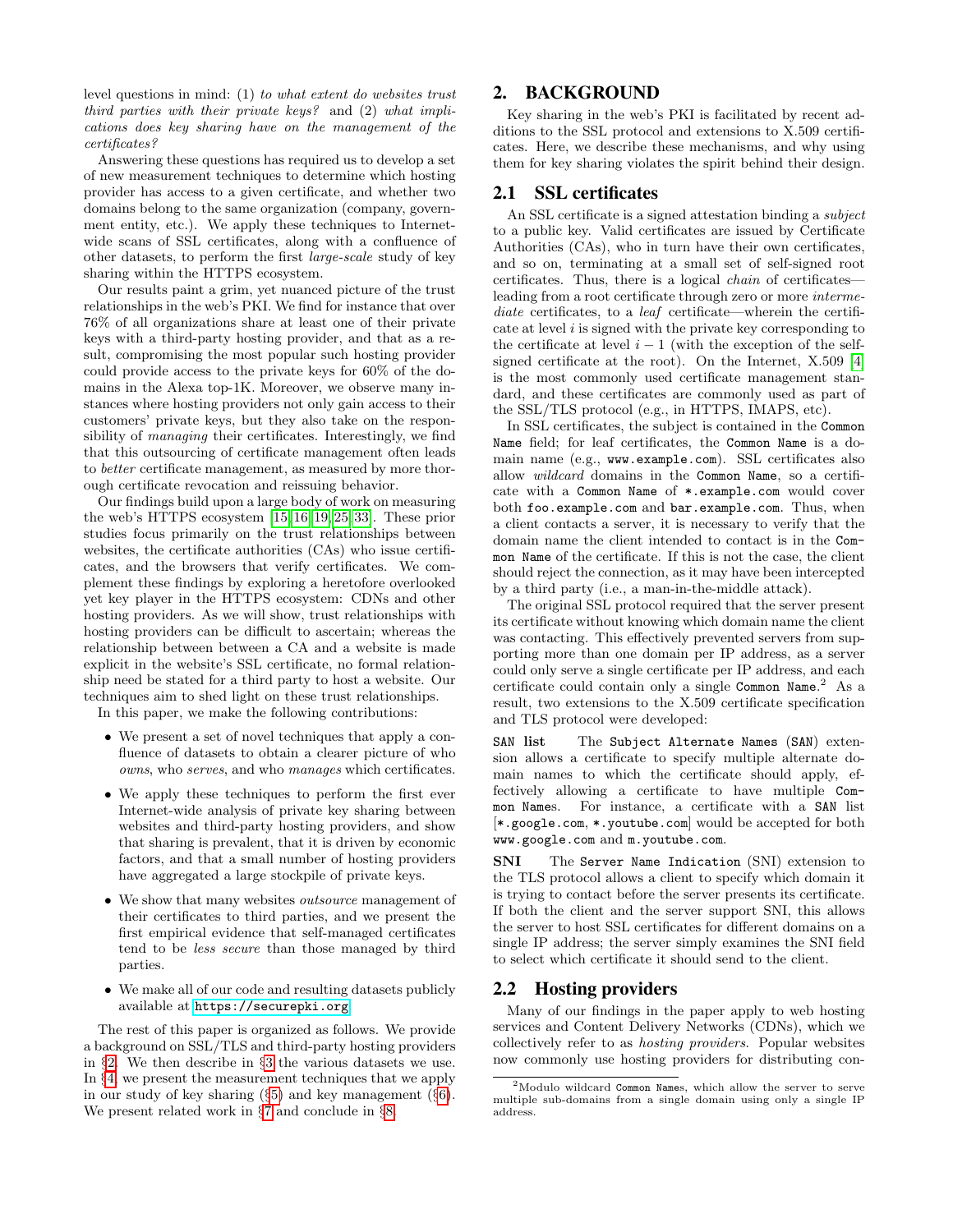tent and, frequently, for providing security services such as denial-of-service attack mitigation [\[17\]](#page-13-6).

Websites are increasingly using third-party providers to host HTTPS content, but unfortunately, limitations of the TLS protocols have made this challenging for hosting providers. TLS has historically assumed that a given IP address would be used to host only a single website's domains, and that therefore it would suffice for any given IP address to serve a single certificate. To support multiple customers' HTTPS content, hosting providers generally use one or more of the following approaches:

One customer per IP address The most straightforward approach involves having a single customer's certificate (possibly with multiple domains in a SAN list) allocated to any given IP address. This has the benefit of not requiring clients to support SNI, but comes at a high monetary cost, as IPv4 addresses have grown more scarce.

Multiple certificates per IP address Alternatively, hosting providers can host multiple certificates on any given IP address by using SNI. This is less expensive than dedicating an IP address to a single customer, but unfortunately older clients like Internet Explorer on Windows XP and Android 2.x devices do not support SNI. Hosting providers are often hesitant to implement a solution that leaves these clients unable to access customer websites.<sup>3</sup>

"Cruise-liner" certificates Finally, if a hosting provider can obtain custom certificates on behalf of its customers [\[23\]](#page-13-0), it can craft certificates with SAN lists containing domains from multiple distinct customers. One such SAN list we observe contains monsanto.com (an agrochemical corporation), aaa.com (an automobile association), and jazzercise.com (a workout program), along with dozens of other companies.<sup>4</sup> This approach lets the hosting provider use a single certificate per IP address (therefore not requiring clients to support SNI) and support multiple customers per IP address (therefore not requiring purchase of many IP addresses). However, there are also downsides [\[23\]](#page-13-0), such as not being able to support Extended Validation certificates. We refer to these as cruise-liner certificates, as multiple distinct customers share a ride with one another.<sup>5</sup>

#### <span id="page-2-0"></span>2.3 What we mean by "key sharing"

The overall goal of this paper is to quantify when one party has made its certificate's private key available to another party. In general, it is difficult to ascertain when this has occurred as an outsider, so we rely on the evidence we do have available to us: the IP address(es) we observe advertising the certificate. Specifically, we say that key sharing has taken place if any of the parties named in a certificate (the Common Name or entries in the SAN list) are not the same as the organization who owns the IP address from which it is advertised.

This is a rather coarse-grained definition of key sharing, and the true relationships between the owner of the key and the owner of the IP address can be subtler. In particular, our definition of key sharing captures three broad classes of behavior: First, a website may explicitly hand over its private keys to a hosting provider. For example, a customer may simply upload its certificate and private key, as is commonly done when websites subscribe to CDN services.

Second, a website may give its hosting provider physical access to its private keys, even though the website does not explicitly hand over the keys themselves. There are many different mechanisms by which this could be done. For example, a website may use a cloud-based virtual machine (where the provider has the ability to read the key from the VM's memory) or the website may use a co-location service (where the provider has the ability to physically access the website's servers). Our definition of "key sharing" encompasses both of these because the IP address is owned by the hosting provider but serves keys owned by its customers.

In all of these cases, the website is not only trusting the hosting provider not to access the keys, but also trusting the provider to prevent both external and internal attackers from accessing the keys. While websites may raise the difficulty of such attacks through the use of tamper-resistant hardware or software obfuscation, ultimately, they are trusting the provider to some degree. We are therefore comfortable with its inclusion in our definition of "key sharing.".

Third, a website may run its own servers within a thirdparty network, where the network operator has no physical access to the website's servers. For example, such a website could operate its own datacenter—with restricted physical access—all within another's network. This is arguably not "key sharing" since the network operator has no access to the website's key material; unfortunately, we are unaware of any way to determine at-scale and in an automated manner who has physical access to a given IP address. Thus, in the remainder of the paper, we identify cases of potential key sharing, though we believe that in the vast majority of cases, the owner of an IP address does have physical access to the machine using that address.

## 2.4 Why study private key sharing?

The security of any public key encryption system rests on keeping private keys private; sharing private keys across entities violates these assumptions. To quote the RFC for SSL certificates [\[4\]](#page-12-2):

The protection afforded private keys is a critical security factor. On a small scale, failure of users to protect their private keys will permit an attacker to masquerade as them or decrypt their personal information. On a larger scale, compromise of a CA's private signing key may have a catastrophic effect.

Similarly, a single website choosing to share its private key with a hosting provider may seem relatively innocuous, but large numbers of websites sharing with a small number of hosting providers may lead to even greater centralization of trust than was previously realized. Prior work [\[23\]](#page-13-0) showed that websites share keys with their CDNs, but the community at large has lacked the tools to measure the extent of key sharing and the implications it has had on the administration of private keys. This paper develops novel techniques and applies them to perform the first large-scale study of key sharing in the web's PKI. Our results expose trust relationships in the HTTPS ecosystem, complementing a large body of work (see §[7\)](#page-12-0) that has studied similar trust relationships between websites and CAs.

 $^3$ <https://community.akamai.com/thread/1314#2168>

 $^4$ [https://censys.io/certificates/74f611c7a9524673df03801be9778](https://censys.io/certificates/74f611c7a9524673df03801be9778c96dcc31a6a807cb36e7a2d3b031cb805b2) [c96dcc31a6a807cb36e7a2d3b031cb805b2](https://censys.io/certificates/74f611c7a9524673df03801be9778c96dcc31a6a807cb36e7a2d3b031cb805b2)

 $5$ Note that cruise-liner certificates cannot be modified piecemeal; adding or removing any customer's domain requires generating an entirely new certificate.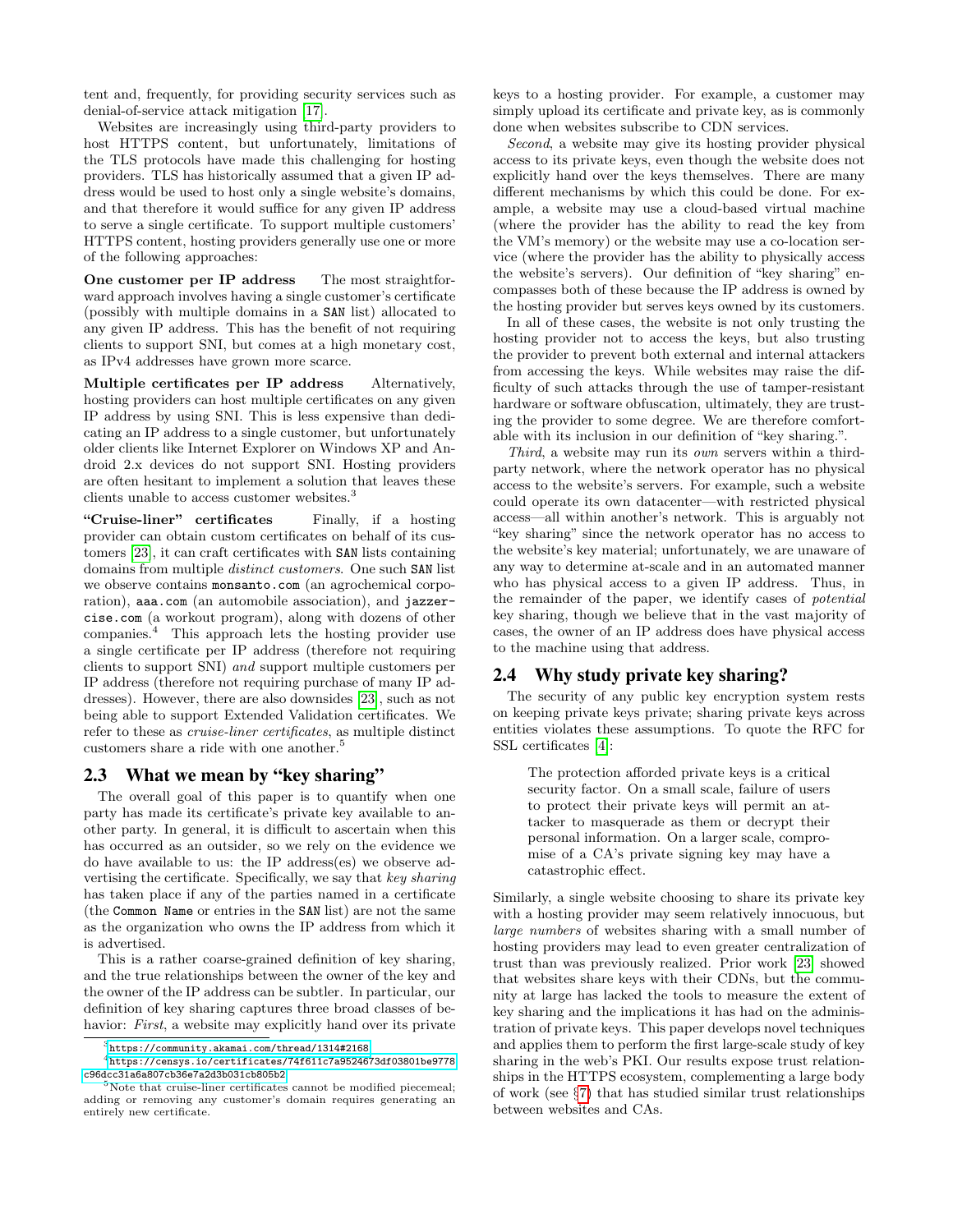# <span id="page-3-0"></span>3. DATASETS

Our Internet-wide study of key sharing in the HTTPS ecosystem is driven by four datasets:

SSL certificates We use SSL certificates from full IPv4 scans as the basis of our measurements. We obtain our collection of SSL certificates from (roughly) weekly scans of port 443 over the entire IPv4 address space, made available by Rapid7 [\[30\]](#page-13-7). In this paper, we use 74 scans conducted between October 30, 2013 and March 30, 2015. Overall, we observe 38,514,130 unique SSL certificates.

It is worth noting that these scans cover all SSL certificates except those served solely using SNI, since the scans only obtain the default certificate from each IP address [\[32\]](#page-13-8). However, SNI is not yet used on a wide scale by major CDNs, and Akamai did not even offer SNI support for its customers until late 2015 [\[22\]](#page-13-9) (months after the end of our scans). Thus, we believe the lack of SNI domains in our dataset is likely to not have a significant effect on our results.

We use a similar process as prior work [\[25\]](#page-13-4) to separate valid and invalid certificates. In brief, starting with the root store from OS X 10.9.2 [\[27\]](#page-13-10), we first use openssl to identify 1,946 valid intermediate (CA) certificates. We then identify 5,067,476 valid leaf certificates using these root and intermediate certificates, covering 2,552,936 unique domains (including domains in  $SAN$  lists).<sup>6</sup> We ignore invalid certificates in this paper [\[6\]](#page-13-11).

Reverse DNS The Domain Name System (DNS) allows the owners of IP addresses to publish reverse DNS entries for each IP address. Many organizations publish reverse DNS information that provides clues as to the owner of the IP address.<sup>7</sup> For example, the DNS entry for www.nest.com (a home devices company owned by Google) points to 50.16.224.42. The reverse DNS entry for that IP address maps to ec2-50-16-224-42.compute-1.amazonaws.com, telling us that Nest uses Amazon's EC2 service to serve their website.

Our SSL scans [\[30\]](#page-13-7) also contain information on the IP address(es) that advertised each certificate. To obtain information about the entity that controls this IP address, we use full IPv4 reverse DNS scans [\[29\]](#page-13-12) that are also conducted by Rapid7. Unfortunately, the DNS standard does not require address owners to provide reverse DNS entries—let alone informative ones—and is only a recommended (though common) practice.

AS Number and Organization Because reverse DNS entries are not always available, we use additional information to fill in these gaps. Ownership of IP address space is divided up at the highest level across autonomous systems (ASes), each representing a network under the control of a single entity. Each AS is assigned an AS Number (ASN): for example, MIT is AS 3 and the Chicago Public Schools are AS 1416 [\[26\]](#page-13-13). CAIDA collects and publishes mappings between IP addresses and ASNs via their Route-Views datasets [\[7\]](#page-13-14). We download daily snapshots of these mappings to determine the ASNs an IP address is in, if it has no reverse DNS entry. Accurate IP-to-AS mapping remains an open problem [\[5\]](#page-13-15); we use RouteViews because it

 $6$ When referring to a *domain* in this paper, we mean one level beyond the Top Level Domain. For example, www.example.com, example.com, and foo.bar.example.com are all in the example.com domain.

 ${\rm ^7The}$  reverse DNS record for IP address  ${\tt a.b.c.d}$  is stored under a special PTR record at d.c.b.a.in-addr.arpa.

provides historical data and likely works well for end-hosts.

Additionally, a given organization may have multiple ASNs under its control. For example, AT&T owns 160 unique ASNs. To aggregate these, we use CAIDA's ASto-Organization dataset [\[8\]](#page-13-16) to group together ASes owned by the same organization. By combining these datasets, we obtain a mapping from an IP address to the organization that advertises a route to that IP address.

WHOIS The datasets described thus far reveal information about the IP addresses that are advertising SSL certificates, but not about the domains present in the certificates. For that, we rely on WHOIS [\[12\]](#page-13-17), a protocol for querying domain registrars to obtain data on the domain owner. In practice, WHOIS data often contains fields such as the contact information for the owner of the domain, the contact for technical issues, where to send abuse complaints, and so on. These often take the form of email addresses, and any given WHOIS record can have multiple points of contact.

Unfortunately, the WHOIS infrastructure is distributed across registrars and resellers, and there is no standard format [\[24\]](#page-13-18). Additionally, obtaining WHOIS data at scale is challenging, as most registrars rate-limit queries. Thus, we obtain our WHOIS data on the 2.5M domains from two sources:

- 1. Liu et al. [\[24\]](#page-13-18) In prior work [\[24\]](#page-13-18), Liu et al. built a parser for WHOIS records. We obtained a copy of their .com dataset, covering 985,517 WHOIS domain records that appeared in our certificates.
- 2. Bulk WHOIS services We used two bulk WHOIS data sources<sup>8</sup> to obtain WHOIS information on the remaining domains. Through these two, we were able to obtain WHOIS information for 1,779,308 domains.

In the end, we were able to obtain WHOIS information for  $2,197,292$   $(86.0\%)$  of our domains. The domains where we were unable to find WHOIS information were typically domains that have either expired or whose registrars did not publish WHOIS information.

# <span id="page-3-1"></span>4. METHODOLOGY

The central goal of this paper is to empirically study the prevalence and ramifications of key sharing in the HTTPS ecosystem. We would like to answer questions such as:

- How many website organizations share their private keys with third-party hosting providers?
- How many distinct organizations appear in a given certificate's SAN list?
- Which third-party hosting providers manage their customers' certificates?

To answer these questions and others, we must have a way to determine: (§[4.1\)](#page-4-0) whether two domains belong to the same organization, (§[4.2\)](#page-5-0) which hosting provider serves a given certificate, and (§[4.3\)](#page-6-1) whether a given hosting provider is a third-party provider or the website itself (a "first-party" provider).

<sup>8</sup> <http://bulkwhoisapi.com> and <http://whoisxmlapi.com>, both of which charge for their data.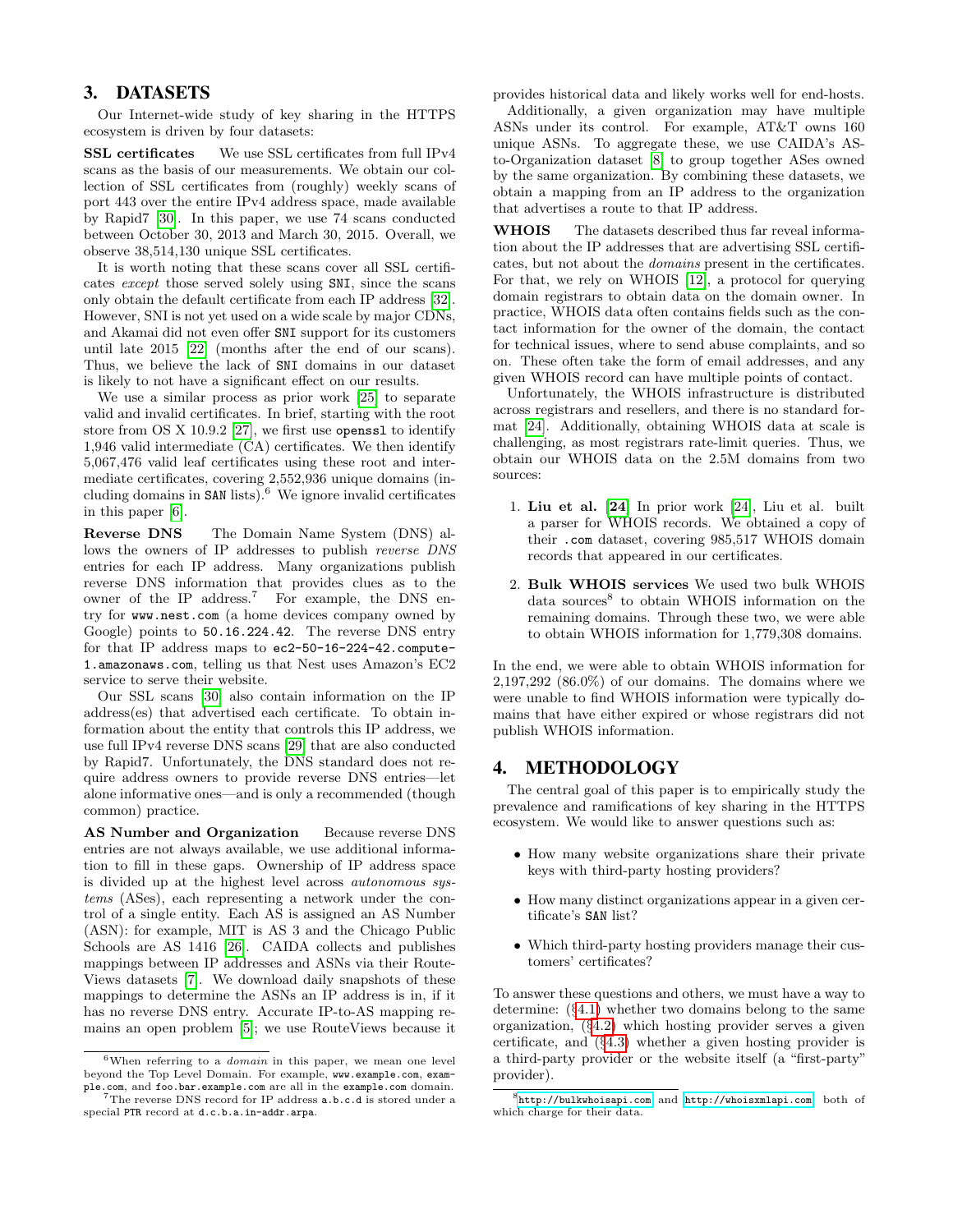<span id="page-4-1"></span>

Figure 1: To determine which domains belong to the same organization, we construct a bipartite graph between all domain names and the (non-anonymizing) email addresses from their WHOIS records. We remove spurious edges (such as those from some registrars) by iteratively applying Louvain community detection. The resulting clusters of domain names correspond to distinct organizations.

<span id="page-4-2"></span>

| <i><u><b>Organization</b></u></i> | #Domains    | Examples                                                                                   |
|-----------------------------------|-------------|--------------------------------------------------------------------------------------------|
| <b>Nestlé</b>                     | 788         | nestle.com, nestle.com.sg, dogchow.ca, purinaone.co.nz, polandspring.com,                  |
| Google                            | 338         | google.com, google.hk, golang.org, blogspot.com, zagat.com, madewithcode.com               |
| Reuters                           |             | 258   reuters.com, thomsonscientific.com, manuscriptcentral.com, trust.org, techstreet.com |
| Disney                            | 228         | disney.com, babyzone.com, abcdmedia.com, disneyunitedway.com disneycareers.com,            |
| Univ. of Maine System             | $\mathbf Q$ | uma.edu, umaine.edu, lewiston.k12.me.us, machias.edu, umfk.edu,                            |

Table 1: Examples of domains owned by the same organization that are linked by our methodology. (These are not the top five groups.)

It is surprisingly difficult to determine if two domains have the same owner, and whether a domain is hosted by a third party; there is no global support to ask such queries, and we are unaware of a dataset that captures them at the scale our study demands. In this section, we present novel techniques to develop such a dataset. We apply them to understand key sharing  $(\S 5)$  $(\S 5)$  and management  $(\S 6)$  $(\S 6)$ , but we believe our techniques to be broadly applicable.

#### <span id="page-4-0"></span>4.1 Determining who owns a domain

The first technique we present determines whether two domain names are owned by the same organization. This is an important tool in our study because it allows us to identify cruise-liner certificates (as opposed to certificates with many domain names from a single organization, as with Google). Also, reporting on how many organizations share their keys avoids over-inflating numbers—a single organization's decision to use a third-party hosting provider could result in all of its domains' keys being shared, and some organizations own hundreds of domains.

#### *4.1.1 Certificate scans are not enough*

Traditionally, studies of the HTTPS ecosystem treat a given certificate or a given Common Name as the measurable unit [\[14,](#page-13-19) [15,](#page-13-1) [19,](#page-13-3) [25,](#page-13-4) [35\]](#page-13-20), but the mapping between organizations and certificates/domains is not so clear in practice. First, a given organization may have many distinct domains, some of which are easily grouped together by inspecting the domain names themselves (e.g., Google is the administrative authority of google.com, google.co.uk, google.de, and so on) while others are less straightforward (Google is also the administrative authority for gstatic.com, youtube.com, and blogspot.com). These domains sometimes appear on the same certificate in the form of SAN lists, but they can also appear on separate certificates altogether. In other words, there may be one organization that maps to multiple domains, and each of those domains may (separately or together) map to multiple certificates.

Second, we find that many certificates contain more than one organization. This, too, is accomplished with SAN lists: the spirit of a SAN list is that it captures different names of the same entity, but in practice, some hosting providers will lump together multiple entities into the same SAN list (the "cruise-liner" certificates from §[2.2\)](#page-1-1).

Given these challenges, we conclude that our certificate scans dataset alone is not enough to infer which organizations host and appear on a given certificate. To this end, we complement this dataset with information from WHOIS.

#### *4.1.2 Some WHOIS email addresses are too much*

To determine whether two domains refer to the same organization, we inspect the email addresses contained within the domains' WHOIS records. Our intuition is that, if two domains share a contact email address, then they are likely administered by the same organization. However, we find that some email addresses in WHOIS records must be filtered, for two reasons:

First, many WHOIS records do not contain a uniquely identifying email address; a common practice is to register for a domain name through a privacy-preserving service, with the goal of hiding the contact information of the domain's owner. For example, we see 14,145 unique domains in our dataset that have the email address contact@privacyprotect.org in their WHOIS record. representing such a service. We therefore need to filter out such anonymizing email addresses, as domains that share them should not be linked together. Some domain privacy services provide a per-customer obfuscated email contact (e.g., 82af4cc@privacydomain.com); we do not filter these, as they serve as a pseudonym for a single organization.<sup>9</sup>

Second, many domain registrars and hosting providers will place their own email address into the WHOIS record as one of the technical points of contact. For example, the domain registrar for the Tanzanian domain .tz, IT FARM, places their own email address of support@itfarm.co.tz into many of the .tz WHOIS records (including that of google.co.tz). These, too, need to be filtered, as the registrar's organization is distinct from their customers'

#### *4.1.3 Domain ownership methodology*

Our methodology for identifying whether two domains are owned by the same organization addresses the above challenges through four key steps, corresponding to the block arrows in Figure [1:](#page-4-1)

 $9\,\mathrm{We}$  infer that these pseudonymous email addresses map to organizations, and not domains, because 87.2% of such email addresses map to more than one domain.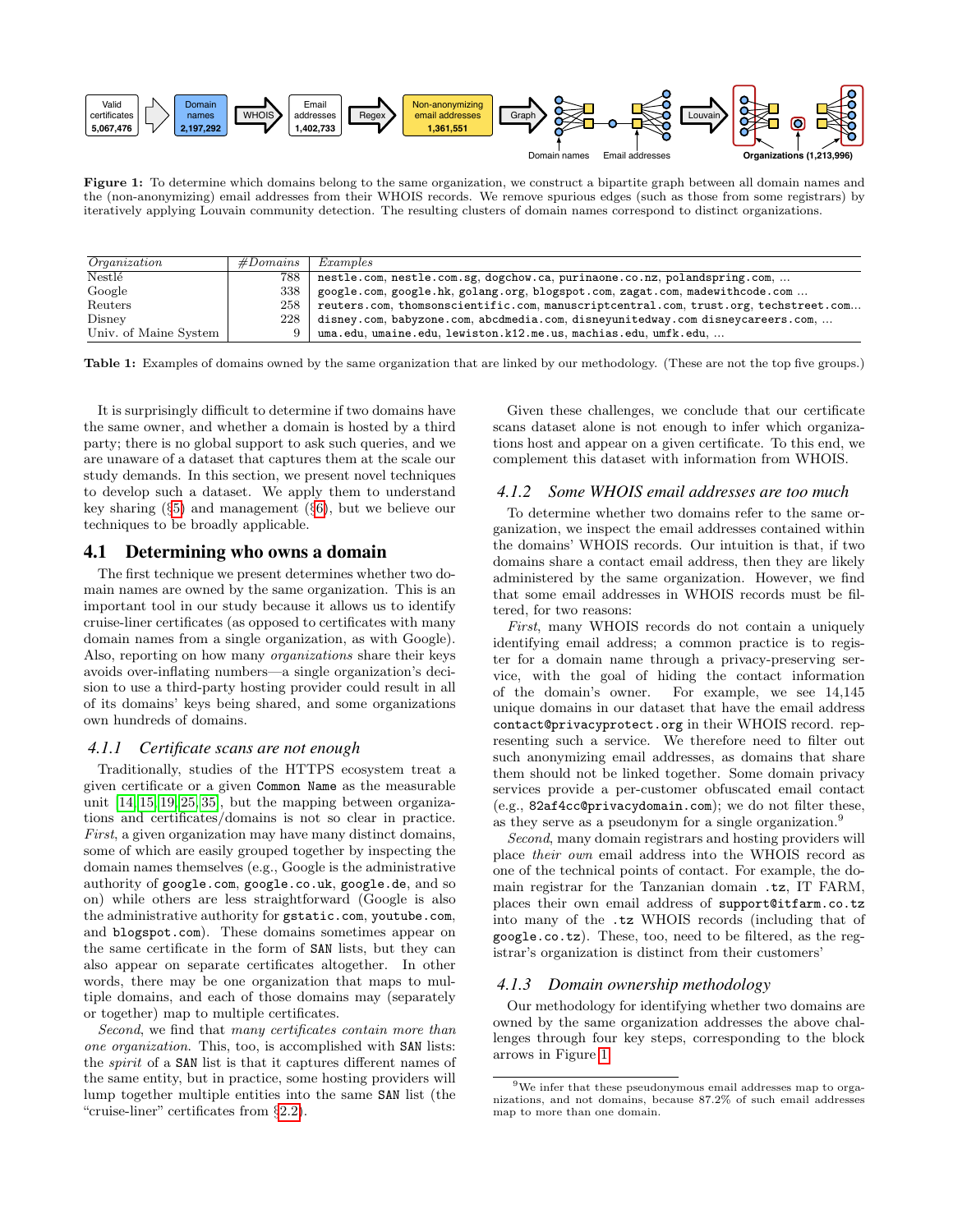<span id="page-5-1"></span>

Figure 2: 49.9% of all organizations in our dataset appear on more than one certificate. The most frequently appearing organization, CloudFlare Inc., appears on 65,700 distinct certificates, into which it inserts itself along with its customers.

- 1. WHOIS extraction We begin by extracting all email addresses that appear in the WHOIS record for each domain (recall from §[3](#page-3-0) that WHOIS records may contain multiple email addresses).
- 2. Email sanitization We then remove the email addresses of privacy-preserving WHOIS services. We first develop a blacklist (based on a regular expression  $10$  and a list of known services) to remove common patterns of privacy-preserving emails; these remove 40,745 email addresses. To further refine this dataset, we manually inspected each of the remaining 486 email addresses that appear in more than 100 WHOIS records<sup>11</sup> and identified additional WHOIS privacy services; this removed an additional 437 email addresses. $^{\rm 12}$
- 3. Graph construction Next, we construct a bipartite graph between the 2,197,292 domains with WHOIS records and 1,402,733 non-anonymizing email addresses. We then find the connected components in this bipartite graph; each of these components represents a potential group of domains owned by the same organization.
- 4. Community detection Unfortunately, there are cases where too many domains are linked together due to registrars or hosting providers inserting their own email addresses into WHOIS records. We divide up each connected component by repeatedly applying the Louvain community detection algorithm [\[3\]](#page-12-3). Essentially, it finds tightly grouped clusters of domains within each component that are weakly connected to the rest of the component. We repeatedly apply the algorithm until either there is only a single domain/email address in the cluster, or when the domains of the email addresses are present in the cluster as well.

This algorithm produces clusters of domains, each cluster representing a separate organization. Clusters of size one correspond to organizations that control a single domain.

<span id="page-5-2"></span>

Figure 3: Although the vast majority (96.8%) of certificates in our dataset contain but a single organization (the expected behavior), 161,810 have two or more, and some certificates contain over 300 distinct organizations in their SAN lists.

#### *4.1.4 Domain ownership results*

We apply this methodology to our dataset of 2.5M domains and obtain a set of 1,213,996 clusters of domains owned by a single organization.<sup>13</sup> We manually inspected the largest of these and found them to correspond to large governmental organizations and conglomerates; a few examples are shown in Table [1.](#page-4-2) Interestingly, we observe that our methodology captures both obvious cases of domains controlled by a single organization (e.g., nestle.com and nestle.com.sg) and non-obvious cases (e.g., google.com and zagat.com; Google recently acquired Zagat).

To briefly explore how the resulting organizations are spread across certificates, Figure [2](#page-5-1) plots the number of certificates on which each organization appears. While just over 50% of organizations appear on a single certificate, some organizations appear on thousands of certificates. Figure [3](#page-5-2) shows the number of unique organizations present per certificate. The vast majority (96.8%) of certificates have only a single organization present in them, but we observe 161,810 certificates with multiple organizations. The bump at ∼15– 30 organizations per certificate is largely attributable to CloudFlare's use of cruise-liner certificates.

These results provide the first evidence that there is significant overlap of organizations across leaf SSL certificates. We explore this phenomenon in more detail in §[5](#page-6-0) and §[6.](#page-9-0)

#### <span id="page-5-0"></span>4.2 Determining a site's hosting providers

The next building block we need is the ability to determine which organizations host a given certificate. Our certificate scans dataset includes the 130,320,517 IP addresses from which we saw certificates being advertised. We seek a method to convert these IP addresses to organization names that we can compare to the organizations we infer in §[4.2.](#page-5-0)

For each IP address in our dataset, we first try to locate its reverse DNS record. We are able to do so for only 69.8% of them (91,075,112). Often, these reverse DNS names include not only the organization name but also a unique identifier for the server we contacted; as we are only interested in linking organizations, we strip off their subdomains (e.g., ec2 xxx.compute-1.amazonaws.com becomes amazonaws.com).

For the remaining 30.2% of IP addresses (39,245,405), we look up the Autonomous System Number (ASN) and corresponding Organization Name (see §[3\)](#page-3-0). We manually ex-

 $^{10}$ (private|privac|whois|abuse|cctld|^support@|@.\*domain.\*| @.\*hosting.\*|^nic[^A-Za-z]|^[^0-9][0-9]?[^0-9][0-9]?[^0-9]@)

 $^{11}$  We chose this threshold of 100 somewhat arbitrarily, though in our manual inspection, we found this to capture most of the common anonymizing services.

 $12$  While this is a small number of email addresses, when we construct the bipartite graph, they correspond to nodes with many edges across many components, and so their removal is critical to identifying organizations.

<sup>13</sup>Technically speaking, our clusters represent groups of domains that share the same administrative point of contact. In practice, we have found these clusters map well to real-world entities.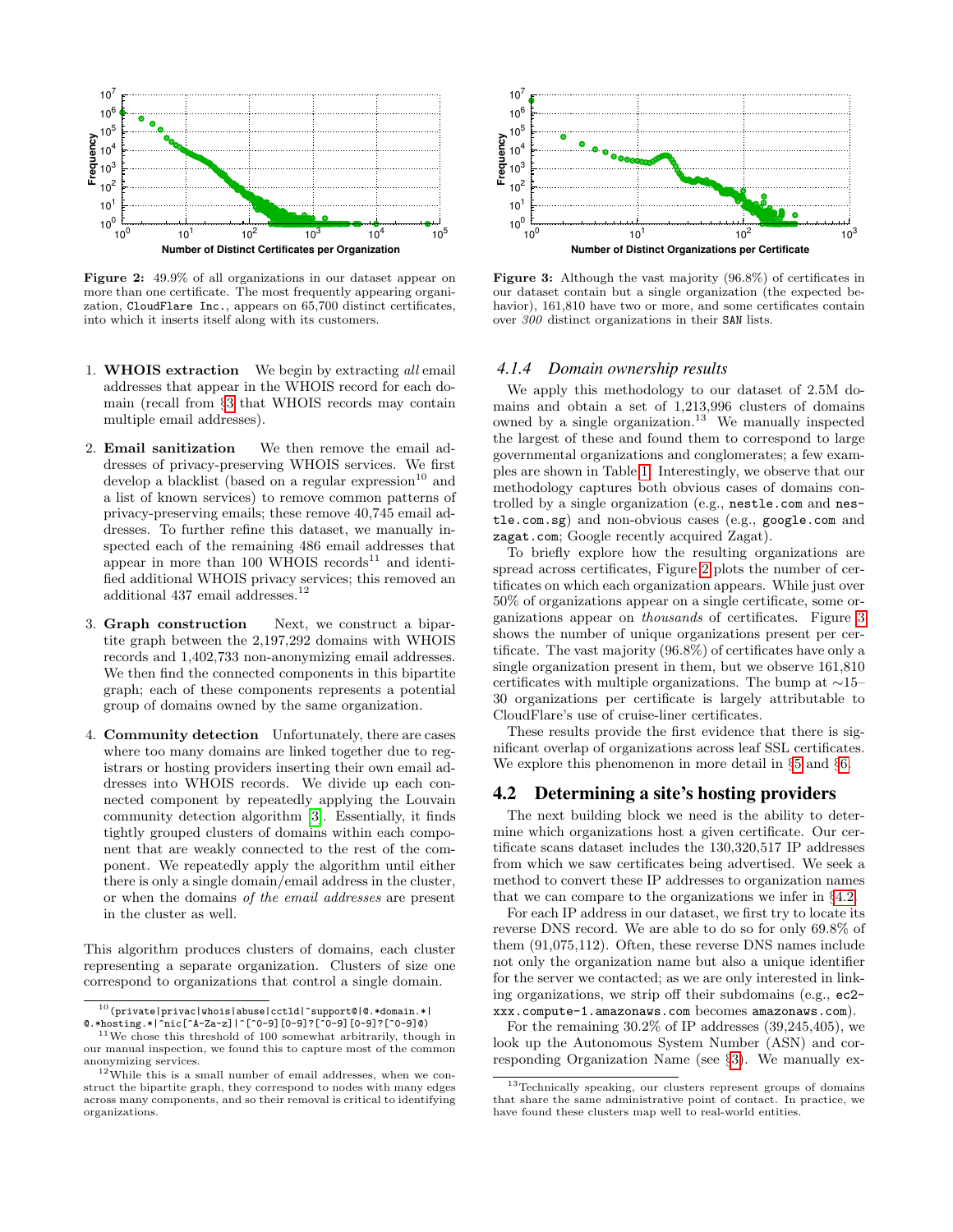amined the 100 most frequent such Organization Names, and only kept the 54 that we identified as third-party hosting providers; the others were either the domain-owning organizations themselves (e.g., Yahoo Japan) or ISPs (e.g., AT&T). This allows us to map 10,231,246 additional IP addresses to organization names. There are cases where a single hosting provider has multiple AS Organization Names (e.g., OVH shows up as both OVH Systems and OVH SAS). We manually inspected the list of the 54 AS Organization Names and merged them into 46 unique hosting providers.

Some hosting providers appear both in the reverse DNS list as well as in the AS Organization Name list (e.g., SoftLayer shows up as both softlayer.com and Soft-Layer Technologies Inc.). We unified them to avoid overcounting third-party hosting providers. To do so, we first simplified the Organization Name by removing all generic words (e.g. Peer 1 Network (USA) Inc. becomes Peer 1), removing all non-alphanumeric characters, and converting all letters to lowercase (Peer 1 becomes peer1). We then manually inspected all reverse DNS entries for which the simplified organization name was a substring of that entry (e.g. peer1 is a substring of mypeer1.com), and manually removed any false positives (e.g., sungard, the simplification of Sungard Availability Services LP., is a substring of sungarden.com, but they do not represent the same organization). For the remaining pairs of AS Organization Name and reverse DNS entry, we infer that they correspond to the same organization.

All together, we are able to map 101,306,358 IP addresses (77.7%) to hosting providers represented by either a reverse DNS domain or an AS organization. Table [2](#page-6-2) shows the 20 inferred hosting providers with the most organizations as customers.

## <span id="page-6-1"></span>4.3 First- vs. third-party hosting

The techniques from §[4.1](#page-4-0) give us the organizations stored in each certificate, in the form of clusters of domain names, and the techniques from §[4.2](#page-5-0) give us the name of an organization that owns an IP address, either in the form of a domain name (if there is a valid reverse DNS entry) or an AS Organization Name. Here, we combine these to determine if a certificate is first- or third-party hosted.

At a high level, a certificate is first-party hosted if the certificate contains only one organization, and all of the IP addresses serving that certificate are owned by that same organization (see §[2.3\)](#page-2-0). Conversely, if there is more than one organization on the certificate (e.g., with cruise-liner certificates) or if any of the IP addresses from which it is served are owned by an organization not in the certificate, then we conclude it is third-party hosted.

When we have the reverse DNS names of the IP addresses hosting a certificate, comparing the hosting organization and the certificate organization is straightforward: we simply check whether the reverse DNS name is included in the cluster of domains from the algorithm in §[4.1.](#page-4-0)

Otherwise, when all we can determine from the hosting IP address is the AS Organization Name, we determine if it matches any of the domain names from the certificate using the same process of matching AS Organization Names and domains as described in §[4.2.](#page-5-0) For example, a certificate with a Common Name of ssl12039.cloudflare.com and an AS Organization Name of CloudFlare Inc. would match because the simplified name, cloudflare, is a substring of

<span id="page-6-2"></span>

| #Organizations | #Domains | <b>Hosting Provider</b>     |
|----------------|----------|-----------------------------|
| 266,110        | 277,891  | secureserver.net            |
| 151,628        | 175,089  | amazonaws.com               |
| 113,400        | 118,460  | Unified Layer               |
| 78,370         | 87,078   | CloudFlare Inc.             |
| 64,370         | 74,966   | Rackspace Ltd.              |
| 46,366         | 50,173   | SoftLayer Technologies Inc. |
| 33,676         | 37,657   | your-server.de              |
| 31,051         | 32,324   | CyrusOne LLC                |
| 26,956         | 28,875   | linode.com                  |
| 24,345         | 26,351   | SAKURA Internet Inc.        |
| 20,742         | 22,075   | OVH SAS                     |
| 20,045         | 27,849   | Peer 1 Network (USA) Inc.   |
| 17,473         | 18,020   | Digital Ocean Inc.          |
| 15,643         | 22,732   | ClaraNET LTD                |
| 15,530         | 17,081   | Liquid Web Inc.             |
| 15,440         | 22,671   | akamaitechnologies.com      |
| 14,907         | 15,997   | theplanet.com               |
| 14,707         | 15,766   | comcastbusiness.net         |
| 13,760         | 14,281   | 1&1 Internet AG             |
| 13,572         | 14,978   | cloud-ips.com               |

Table 2: The top 20 hosting providers from our dataset with the most number of customers' private keys, and the number of domains they serve over HTTPS.

the Common Name. As in §[4.2,](#page-5-0) we manually checked each equivalence, and removed spurious results.

#### 4.4 Summary

In this section, we presented a set of techniques that allow us to reason at the level of organization names (e.g., amazonaws.com and CloudFlare Inc.) about who has access to what keys and who hosts whose content. Though we lack a ground truth dataset to evaluate our techniques concretely, our manual inspection of their output found them to be highly accurate.<sup>14</sup>

Perhaps most frustrating of all, however, is that if conscientious users wished to understand with whom they are actually communicating, they would be faced with the same dearth of ground truth as us. In other words, because it is challenging even to determine who owns and who is hosting a particular domain, the trust relationships between organizations and hosting providers is far from transparent. In the remainder of this paper, we apply our new techniques to shed light on these trust relationships, beginning with the prevalence and ramifications of organizations sharing their private keys with hosting providers.

# <span id="page-6-0"></span>5. TRUST

Sharing private keys with a third party involves a great deal of trust: the nature of today's PKI is such that, with a domain's private key, one can impersonate that domain with arbitrary data. This has profound impact on the potential security and reliability of the PKI. While there have been many studies of the trust relationships between organizations and CAs, this is the first wide-scale study of trust relationships between organizations and hosting providers with respect to private cryptographic keys. We investigate these trust assumptions along several axes, including how common key sharing is, whether there are several large players who have aggregated many keys, and how transparent

 $14$ Our code and data, including this classification, is publicly available at <https://securepki.org>.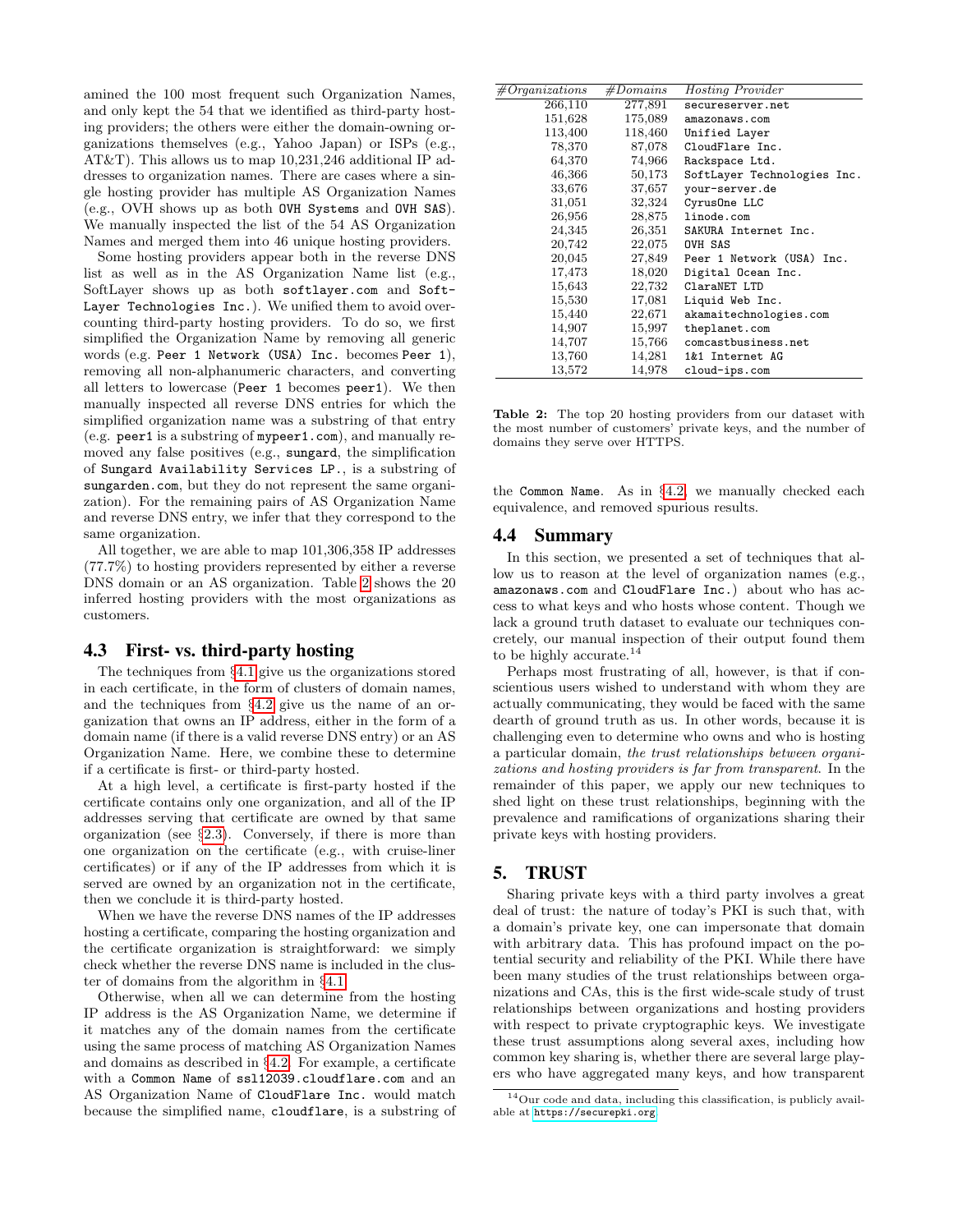<span id="page-7-0"></span>

Figure 4: Frequency distribution of the number of hosting providers serving a given certificate. 91.2% of all certificates have a single hosting provider, but 363,043 certificates have more.

these trust relationships are.

Recall from §[2.3](#page-2-0) that we say that "key sharing" has occurred when any of the parties named in a certificate are not in the same organization that owns the IP addresses from which the certificate is advertised. Because we cannot always infer the nature of such sharing—in rare cases, it may be possible that the website has sole physical access to servers in another's network—we can only definitively detect potential instances of key sharing. Whatever the intent and means of sharing, the more private keys a hosting provider has, the more enticing an attack target it becomes.

## 5.1 How many organizations share keys?

We begin our analysis by investigating how common it is for organizations to share their private cryptographic keys with third-party hosting providers. Ideally, this would not be happening at all.

As an initial view, Figure [4](#page-7-0) shows the number of distinct hosting providers that serve a given certificate (and therefore have the corresponding private key). Surprisingly, we find that 8.8% (363,043) of all observed certificates are hosted by more than one hosting provider—for these certificates, there is certainly at least one third party with access to an organization's private key. In some instances, the keys are shared among *hundreds* of third parties. There is a significant outlier worth noting: Google operates a "global cache" that provides content over HTTPS from servers located in thousands of partner networks throughout the world [\[18\]](#page-13-21).

To understand how many of these private keys are hosted specifically by companies other than the organizations them-

<span id="page-7-1"></span>

Figure 5: The prevalence of key sharing. Only 23.5% of organizations strictly host their own HTTPS content; the other 76.5% share their private keys, some with thousands of distinct thirdparty hosting providers.

selves, Figure [5](#page-7-1) shows the distribution of the number of third-party hosting providers that serve a given certificate in our dataset. This shows that 76.5% of all identified organizations share at least one private key with a third-party hosting provider. A majority, 62.9%, share with a single third party, but many organizations share one or more of their keys with tens to thousands. Again, the outlier here is Google, which hosts HTTPS data as part of the Google global cache.

We also show in Figure [5](#page-7-1) how many specific domains' private keys are hosted by third parties. Interestingly, the keys for some domains are shared across thousands of distinct third-party hosting providers. The two lines in Figure [5](#page-7-1) track closely (with the number of domains slightly skewed to the left); this is because the vast majority (89.9%) of organizations on the web have a single domain name.

These results show that sharing secret keys is not an obscure act; rather, it is typical behavior. Also, many domains share their secret keys with multiple hosting providers. To better understand why key sharing takes place, we next look at how often sharing happens as a function of website popularity.

Website popularity Figure [6](#page-7-2) shows the fraction of Alexa top-1M domains that share (a) at least one and (b) all of their private keys with a third-party hosting provider. We make two important observations from this figure. First, key sharing is prevalent across the full spectrum of website popularity, on average. Second, we observe an interesting, nonlinear relationship between popularity and the likelihood of key sharing; the most popular and least popular websites are both more likely to share their keys. For example, 22.7% of the Alexa top-10K share all of their private keys. We expect this is driven by two distinct factors: popular websites have incentive to host their content on globally distributed CDNs for better availability and performance, while unpopular websites are likely to use hosting providers rather than manage their own servers.

These results indicate that *economic incentives* are a main driving force for key sharing on the web. Because they are able to benefit from economies of scale, CDNs attract popular organizations, and hosting providers attract those seeking low-cost alternatives to running a web server.

### 5.2 How many keys do providers have?

A natural ramification of hosting providers exhibiting economies of scale is that a relatively small number of host-

<span id="page-7-2"></span>

Figure 6: Key sharing as a function of website popularity. The most popular and most unpopular websites tend to share their keys with more third parties. 43.8% of all domains share at least one private key with a third party; 7.7% share all of their keys.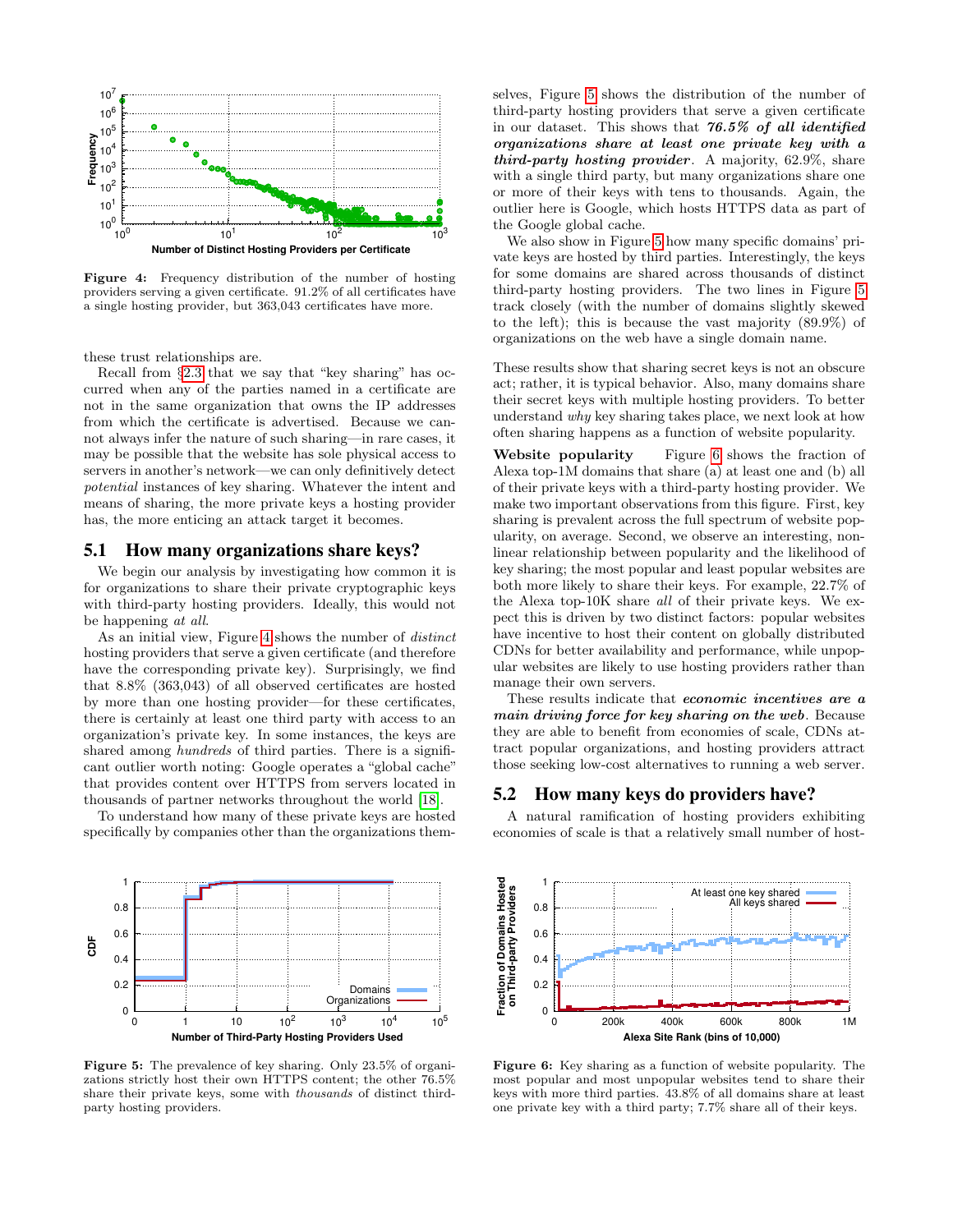<span id="page-8-0"></span>

Figure 7: How many organizations' private keys third-party hosting providers have aggregated. Some providers have access to the private keys of thousands of organizations' private keys. (The circles highlight the beginning and end of the distribution.)

ing providers are likely to aggregate a disproportionate number of keys. We next turn to analyzing the extent to which keys have been aggregated.

Figure [7](#page-8-0) shows, for each hosting provider in our dataset, the number of organizations for which it has at least one of their private keys. Each point represents a hosting provider, sorted in decreasing order of the number of distinct organizations' HTTPS traffic it serves. These results reveal heavy aggregation of keys among a relatively small set of hosting providers; many hosting providers have aggregated tens of thousands of their customers' keys.

To explore how much of a potential threat key aggregation poses to the HTTPS ecosystem, we show in Figure [8](#page-8-0) the number of distinct hosting providers an attacker would have to compromise  $(x)$  in order to obtain at least one key from y fraction of all observed domains. To compute this, for each value  $x$ , we computed the set of  $x$  hosting providers that maximized the coverage of certificates; that is, we are simulating an attacker with perfect knowledge and ability to compromise the  $x$  hosting providers who will collectively yield the most keys. We break this down by the Alexa top-1K, top-1M, and all domains. For example, compromising a *single* hosting provider would potentially gain access to 60.2% of the domains' keys from the Alexa top-1K. Across all domains, compromising 10 hosting providers would potentially reveal 45.3% of all observed domains' private keys. Of course, this analysis makes the simplifying assumption that a successful attack on a hosting provider reveals all of its customers' keys; we do not expect this to be likely for any but an extremely powerful attacker, but it concretely highlights the extent to which a small number of providers have aggregated a large coverage of private keys.

We conclude from this analysis that private keys from leaf certificates have been widely disseminated across different third-party hosting providers, and many providers have aggregated many of the most popular websites' keys. Unfor-



Figure 8: The distribution of the coverage of distinct *domains'* keys across third-party hosting providers. Were an attacker to compromise 10 hosting providers of its choosing, it would gain access to keys from over 45% of all domains in our dataset.

tunately, today's protocols require hosting providers to have their customers' keys in order to serve their HTTPS content. Mitigating this is an important area of future work (§[8\)](#page-12-1).

#### 5.3 How are SAN lists used?

The spirit of SAN lists is to allow an organization to use a single certificate for their many names (Google's SAN list, for example, includes google.co.uk, google.pl, and so on). However, recall from §[2](#page-1-0) that some hosting providers lump different organizations together in the SAN list of a single "cruise-liner" certificate.

Cruise-liner certificates allow providers to serve many customers with a single HTTPS certificate (and IP address), but they have ramifications on key sharing and management. Who on a cruise-liner certificate deserves access to the certificate's corresponding private key, given that whoever has it can impersonate all others on the certificate? Who among them has the right to revoke the certificate, if so doing potentially renders invalid a certificate the others rely on? Cruise-liner certificates are not covered explicitly by X.509, but we can infer that, in all likelihood, only the hosting provider has the private keys and right to revoke. Thus, to fully understand who has access to (and management over) private keys, we explore here the prevalence of cruise-liner certificates, and how commonly CAs issue them.

Table [3](#page-8-1) presents various measures of the prevalence of SAN lists and who hosts and issues them; we discuss each row in turn. Only 4.0% of the certificates in our dataset do not have any SAN list, while 92.8% have a SAN list that comprises a single organization, which matches the organization in the Common Name field; these are the expected uses of SAN lists. The remaining certificates, 3.2% (161,810 in total), contain a SAN list that comprises one or more distinct organizations that differ from the organization in the Common Name field. While this is a relatively small percentage of certificates, it constitutes a far larger percentage of all domains (11.3%)

<span id="page-8-1"></span>

|                                                   | $\ldots$ one organization, | one organization, | $\dots$ multiple organizations |
|---------------------------------------------------|----------------------------|-------------------|--------------------------------|
|                                                   | no SAN list                | with SAN list     | $(with$ SAN $list)$            |
| $\#Total$ certificates with                       | 203.394                    | 4,692,393         | 161,810                        |
| $#Domains$ on certificates with                   | 124.746                    | 2,265,090         | 305,904                        |
| $#Organizations$ on certificates with             | 109,994                    | 1,994,279         | 255,901                        |
| $#Third-party$ services hosting certificates with | 22,346                     | 329,577           | 15,143                         |
| $\#CAs$ that issue certificates with              | 536                        | 662               | 266                            |

Table 3: Prevalence of different SAN list policies. The *spirit* of a SAN list is that it contain multiple domain names belonging to a single organization. In practice, some hosting providers lump together multiple organizations onto a single certificate.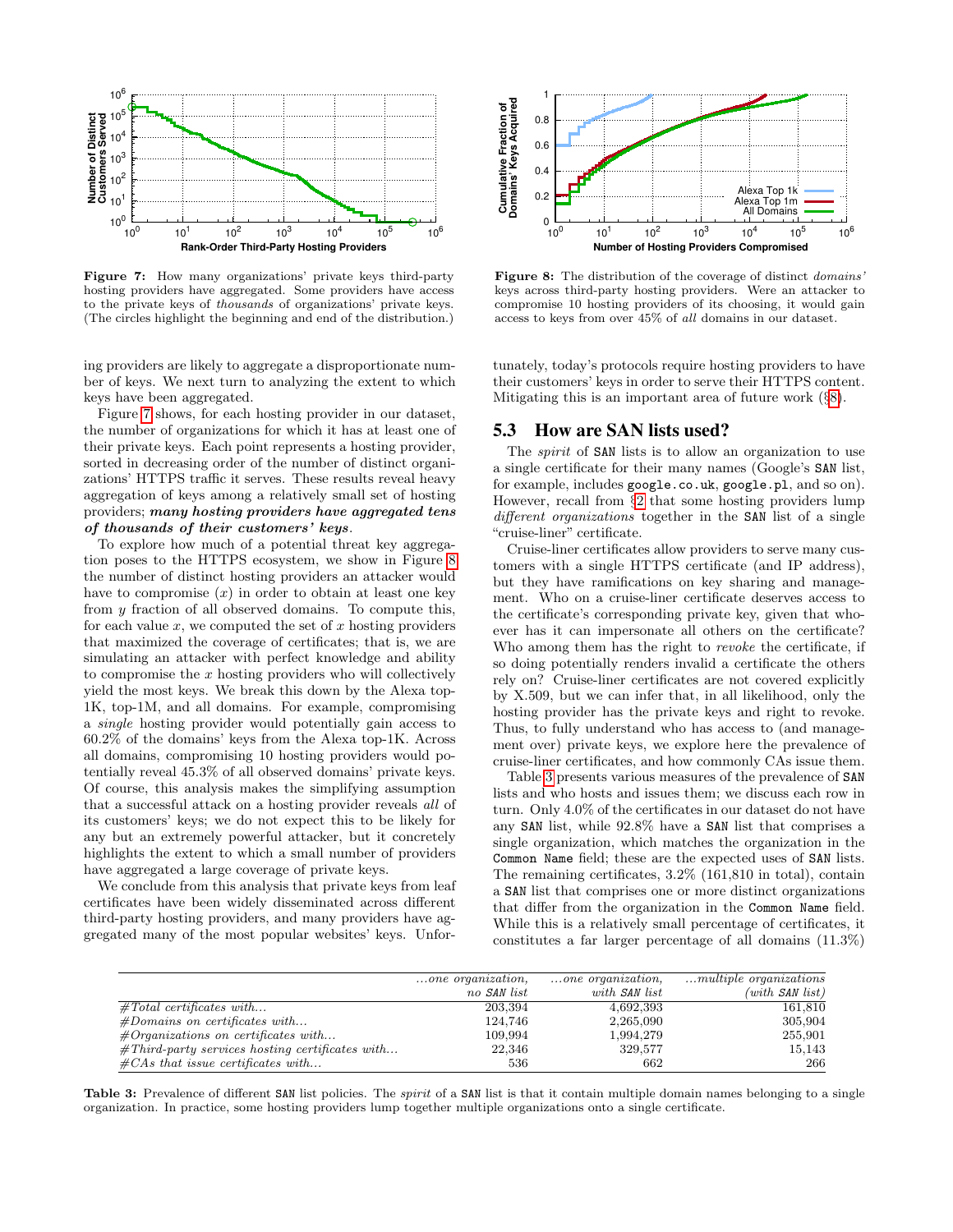and all organizations (10.8%) in our dataset.

The final two rows of Table [3](#page-8-1) pertain to who issues and who uses "cruise-liner" certificates. We find a surprising number of third-party hosting providers that serve them (15,143) and certificate authorities that issue them (266). This latter number is particularly worrisome, as it indicates that there are many CAs that will issue a certificate to those who are not in reality who the certificate claims to be. This is facilitated by the use of DV (domain validation) certificates, whose vetting process includes only being able to demonstrate the ability to control content hosted on a particular domain. (In fact, one of the criticisms of cruise-liner certificates is that they cannot be EV [\[23\]](#page-13-0).)

These results show that "cruise-liner" certificates—though arguably a violation of the spirit of X.509 SAN lists—have become a common means of sharing keys; they are widely used by hosting providers, and are widely supported by CAs.

## 5.4 Summary

In this section, we have shown that websites commonly share their private keys with third-party hosting providers, that a small set of hosting providers have aggregated a huge proportion of others' keys, and that cruise-liner certificates are a common means of key sharing. These findings collectively reveal an immense amount of trust that websites place in hosting providers. Our results complement the large body of work on the aggregation of trust among a small number of certificate authorities in the web's PKI. Like with CAs, users must adopt trust in hosting providers tacitly and often unknowingly—unlike with CAs, however, the trust relationships between websites and hosting providers is not explicitly stated in certificates, and required us to develop new techniques to detect (§[4\)](#page-3-1).

#### <span id="page-9-0"></span>6. CERTIFICATE MANAGEMENT

The previous section showed that key sharing is widespread in the web's PKI, and that a small number of hosting providers have consolidated many organizations' private keys. We now turn our investigation to the effects that this trust has on certificate management, particularly as it pertains to revoking and reissuing compromised certificates (we describe best practices in §[6.3\)](#page-10-0). We seek to understand who tends to be responsible for performing such management tasks—the organizations listed in certificates or the hosting providers serving it—and whether outsourcing leads to better or worse certificate management practices.

## 6.1 Determining who manages a certificate

To evaluate certificate management practices at scale, we must first be able to determine who manages the certificates: is it the organization(s) on the certificates or the hosting provider serving the certificate? Determining who is revoking or reissuing a certificate is nontrivial: revocations and reissues do not express who exactly requested them (after all, the PKI was designed on the premise that the entity listed on the certificate is the sole owner of the secret key). Liang et al. [\[23\]](#page-13-0) studied three CDNs' revocation behavior by signing up as customers, requesting a revocation, and observing it directly, but we seek to understand the broad ecosystem, and this manual process does not scale to our data.

Our insight is that hosting providers who manage their customers' certificates are responsible for obtaining many

<span id="page-9-1"></span>

Figure 9: The prevalence of outsourcing certificate management as a function of Alexa ranking. More popular websites are more inclined to host at least one of their certificates on a hosting provider that manages certificates for its customers.

new certificates, and would therefore, out of convenience, likely gravitate towards a small set of certificate authorities when obtaining certificates. We apply this insight in two steps. First, we generate the distribution, across all issuing certificates, of the number of leaf certificates they were used to sign. As has been reported previously [\[15\]](#page-13-1), there is a bias towards a small set of CAs, so this distribution is far from uniform—across the entire population of certificates, we find that approximately 76% of all leaf certificates are signed with the keys corresponding to merely 1% of all issuing certificates. Therefore, when the population of users (mostly) obtains their own certificates, we anticipate that they will follow a similar distribution. However, when a hosting provider manages certificates on its customers' behalf, our insight dictates that the distribution will be skewed even more heavily towards a small set of issuing certificates.

Thus, in our second step, for each hosting provider  $h$ , we compute the fraction  $c$  of  $h$ 's certificates that are signed using its single most commonly appearing issuing certificate. If this one issuing certificate is responsible for at least half of all of the leaf certificates h hosts ( $c \geq 50\%$ )—an extremely skewed distribution—then we conclude that the hosting provider likely manages certificates on behalf of its customers. Otherwise, we deduce that its customers manage certificates for themselves.

We find this to work well in practice: domains that we know do not manage their customers' certificates have  $c$ 's well below our threshold (amazonaws.com: 24.3%, linode.com: 19.5%), while those we know to manage their customers' certificates—especially those who host "cruiseliner" certificates—are typically well above the threshold (cloudflare.com:  $95.5\%$ , incapsula.com:  $65.1\%$ ).

One of the limitations of this technique is that it does not capture the fact that some hosting providers appear to offer a mix of administration practices. Akamai and Cloud-Flare [\[10\]](#page-13-22), for example, manage some of their customers' certificates, but also allow them to manage their own. Various web hosting providers offer, at a higher price, to manage their customers' certificates for them.

# 6.2 Prevalence of outsourcing

Figure [9](#page-9-1) shows the fraction of domains, as a function of Alexa ranking, that have at least one certificate hosted by a service provider that, according to our technique, manages certificates on behalf of its customers. These results show that third-party management is common across all lev-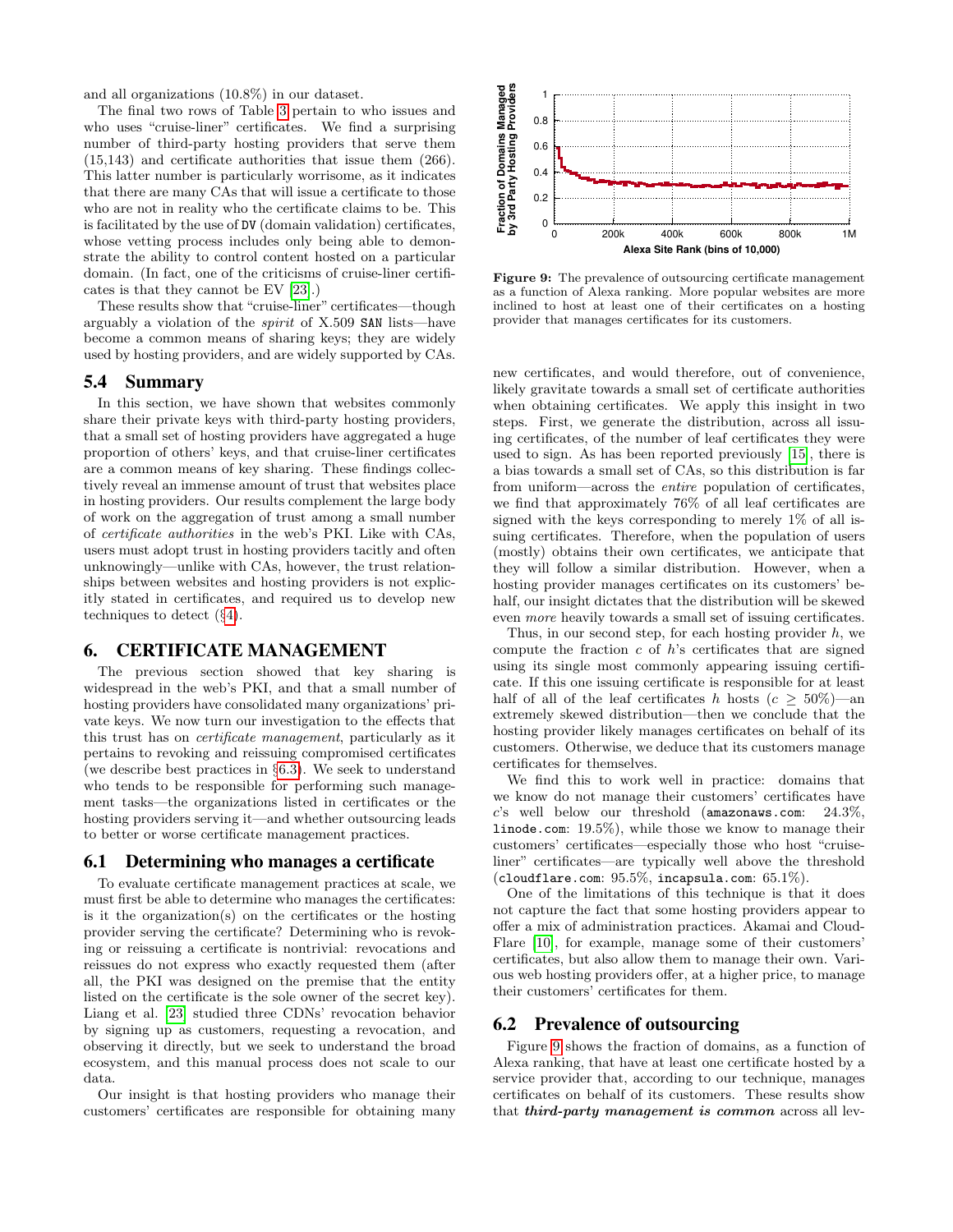<span id="page-10-1"></span>

Figure 10: The distribution of how thoroughly Heartbleedvulnerable certificates were revoked, broken down by those hosted at providers that managed their customers' certificates ("Outsourced") and those whose customers managed their own certificates ("Self-managed").

els of popularity; over 33% of all domains have their HTTPS certificates managed by another organization. But, surprisingly, popular websites outsource certificate management more often. We had anticipated that, while they may use third-party hosting providers, popular websites would still maintain control over certificate management. Because such important websites make use of thirdparty management, we strive to answer in this section: are third-parties managing certificates well?

# <span id="page-10-0"></span>6.3 Certificate revocation and reissue

Certificates require some degree of manual management. Occasionally, certificates expire and must be reissued; and in the event of a key compromise, a responsible administrator revokes the compromised certificate and reissues a new certificate with a new key. Ideally, revocations and reissues would take place as soon possible after a vulnerability were announced. To evaluate whether this held in practice, Zhang et al. [\[35\]](#page-13-20) used the Heartbleed [\[20\]](#page-13-23) vulnerability as a "natural experiment": on April 7, 2014, a large population (122,832 certificates, by their count) realized they were vulnerable all at once, and had to immediately take steps to patch, reissue, and revoke. They found that administrators were slow and incomplete when revoking and reissue certificates.

Other studies have shown that, while most administrators correctly patch their servers, relatively few obtained new certificates with new keys, and even fewer properly revoked their certificates [\[14,](#page-13-19) [34,](#page-13-24) [35\]](#page-13-20).

In this section, we ask a complementary question that, to

<span id="page-10-2"></span>

Figure 11: Revocation rates of the Heartbleed-vulnerable certificates in the month after the Heartbleed announcement. Thirdparties managing certificates were slower to revoke, but were ultimately more thorough.

our knowledge, has not been investigated in prior studies of the SSL ecosystem: what impact does outsourcing certificate management have on the speed and thoroughness of proper administration?

#### *6.3.1 Revocation rates*

We begin by investigating whether third-party hosting providers revoke certificates more quickly and thoroughly than customers who manage their own certificates. To perform this analysis, we follow the same methodology as Zhang et al. [\[35\]](#page-13-20), and use the Hearbleed vulnerability as a sort of "natural experiment." Their publicly available datasets provide the set of certificates that were vulnerable to Heartbleed—and thus should have been revoked and reissued—as well as the time that the certificates were revoked and reissued (if they ever were).

Figure [10](#page-10-1) shows the distribution of revocation rates for self-managed versus third-party-managed certificates. This result shows that the quality of outsourced management is far more skewed than self-management. The median revocation rate after Heartbleed across all self-managing websites 1.7%, while 66% of hosting providers who managed their customers' certificates did not revoke a single certificate! However, some third-party managing providers revoked 94% of their Heartbleed-vulnerable certificates, while the best selfmanaging websites in our dataset revoked only 52%. This indicates that a small set of third-party hosting providers have highly thorough administrators, but most exhibit poor management behavior. Next we see how this translates to overall certificate revocation rates, and whether third parties react more quickly to vulnerability announcements.

Figure [11](#page-10-2) shows a "survivability" plot, with the fraction of Heartbleed-vulnerable certificates that had not yet been revoked in the month after Heartbleed was announced. We show three lines: the "Combined" line corresponds to all certificates, independent of hosting provider, and is precisely the line reported by Zhang et al. [\[35\]](#page-13-20). The other lines correspond to the certificates served by hosting providers who perform management for their customers, and those who do not.

This figure shows that outsourced management is slightly slower to react, but is ultimately more thorough. We see that it was not until approximately eight days after the Heartbleed announcement when third-partymanaged certificates saw a greater revocation rate than self-

<span id="page-10-3"></span>

Figure 12: Reissue rates of the Heartbleed-vulnerable certificates in the month after the Heartbleed announcement. Certificates across all types of management tended to be reissued days faster than they were revoked. Like with Figure [11,](#page-10-2) outsourced management led to slower but more thorough reissue behavior.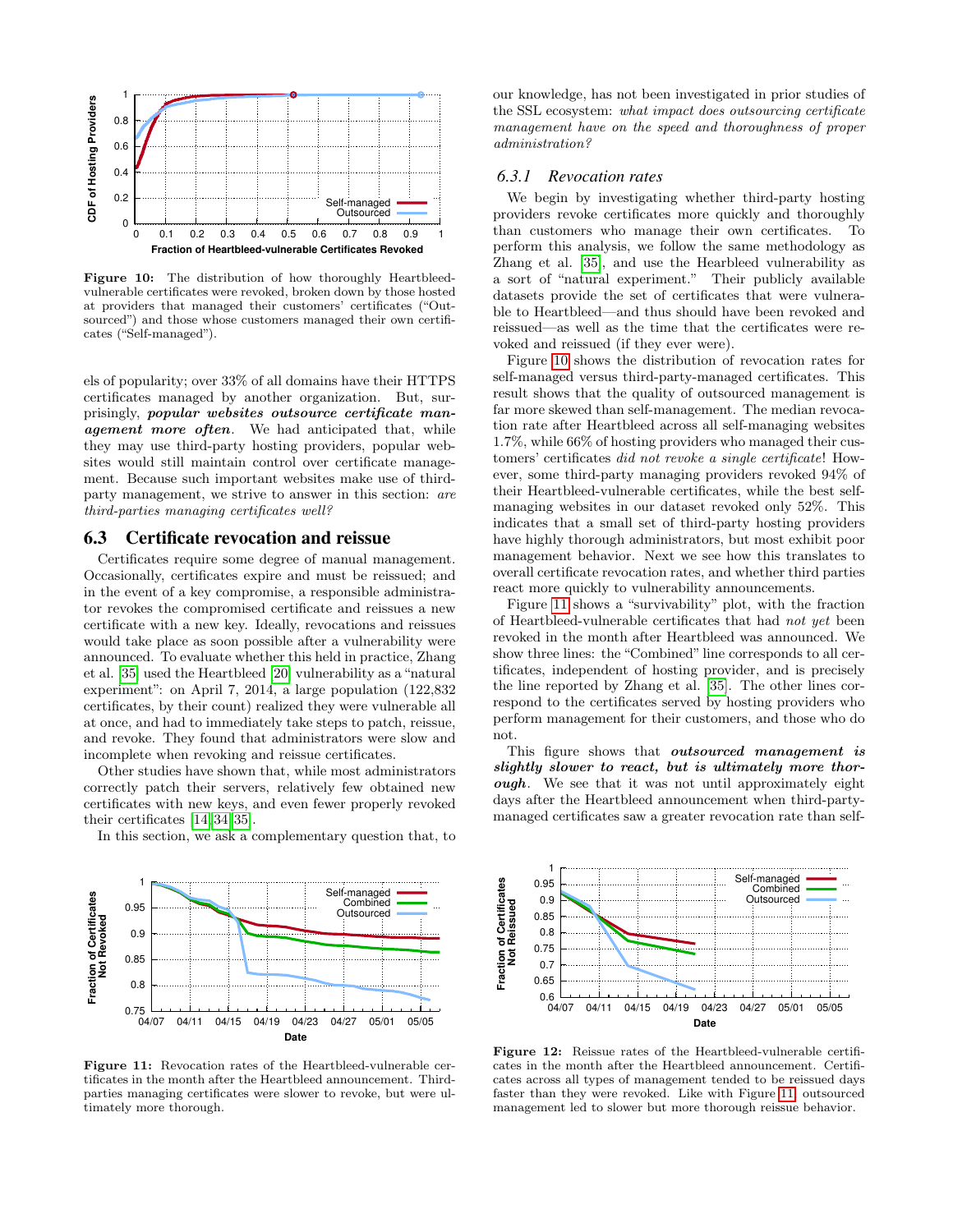<span id="page-11-0"></span>

Figure 13: Outsourced and self-managed certificates differ slightly with respect to core certificate features. In general, self-managed certificates tend to have worse security, in terms of shorter keys and longer validity periods.

managed ones. After that time, self-managed certificates never caught back up. We believe this interesting behavior can be attributed to the fact that a single hosting provider can be responsible for thousands of private keys (§[4.2\)](#page-5-0), and yet there is typically not a large team dedicated to revoking and reissuing certificates. As a result, the delay of even a single administrator at a hosting provider that manages certificates can result in delayed revocations of many distinct organizations' certificates.

#### *6.3.2 Reissue rates*

In addition to revoking compromised certificates, website administrators must also reissue new certificates (with new keys) to replace the old ones. Zhang et al. [\[35\]](#page-13-20) showed that, across the entire corpus of certificates vulnerable to Heartbleed, a mere 27% had reissued within three weeks of Heartbleed's public announcement. Like with revocations, we seek to understand how these reissue rates differentiate between self- and third-party-managed certificates.

Figure [12](#page-10-3) shows the survivability plot for reissuing (as in Figure [11\)](#page-10-2). We note that this plot stops significantly sooner than the revocation plot as it is based upon the dataset from Zhang et al. [\[35\]](#page-13-20), which only spans the first two weeks after the vulnerability was announced.

Similar to post-Heartbleed revocations, third-party management delayed reissues slightly, but caught up far more quickly; they reissued extensively one week after Heartbleed, but did not revoke extensively until 10 days after Heartbleed. Zhang et al. [\[35\]](#page-13-20) showed that there is often a delay of several days between reissue and revocation, but the ∼3 week difference for third-party certificate management is abnormally high. While the origins of this additional delay are not easily identified, delays between reissuing and revoking may be due to factors such as lack of support for bulk revocations needed by third-parties.

## 6.4 Certificate quality

Prior studies of the SSL ecosystem [\[1,](#page-12-4)[15,](#page-13-1)[19,](#page-13-3)[34\]](#page-13-24) have shown that many administrators choose their keys poorly. Here, we expand upon these prior findings by evaluating whether there is a correlation between centralized management and the quality of the keys chosen.

Figure [13](#page-11-0) compares several different features of selfmanaged and outsourced certificates across our entire corpus of leaf certificates (3,275,635 self-managed and 1,781,962 outsourced): (a) Key lengths in self-managed certificates are nearly identical to those managed by third-party hosting providers. We observe a slightly greater fraction of 1024-bit keys among self-managed certificates and a slightly lesser fraction of 2048-bit keys. Though this difference is slight, the number of samples we observe (3.3M self-managed and 1.8M outsourced certificates), we believe it to be statistically significant. (b) Every certificate defines a date at which it should start (NotBefore) and finish (NotAfter) being considered valid. A certificate's validity period—the time between these dates—is ideally short so that, in the event of a key compromise, if the administrator fails to revoke the certificate, it will expire more quickly; conversely, Zhang et al. [\[35\]](#page-13-20) demonstrated that many non-revoked Heartbleedvulnerable certificates were not set to expire for upwards of six years after Heartbleed was announced. Outsourced certificates exhibit the better security practice of shorter validity periods than their self-managed counterparts. (c) Finally, the lifetime of a certificate (defined by the number of days between the first and last certificate scans in which we saw the certificate) is not directly a measure of security, but it may reflect administrators who are more active in replacing their compromised or expiring certificates. Here, too, outsourced certificates exhibit lower lifetimes, and therefore likely better security practices, than self-managed ones.

In general, these results indicate that revoking and reissuing certificates are not the only acts that third-party hosting providers tend to do better; they also tend to create better certificates, as well.

Another measure of certificate quality pertains to the type of validation the issuing CA used when vetting the subject. The strongest form of validation, Extended Validation (EV), is of particular note, because browsers treat them differently, showing more information about them in address bars and even taking greater care in checking for revocations of EV certificates over other forms of validation [\[25\]](#page-13-4). We would therefore expect that there would be a trend towards better security practices when considering EV certificates. Interestingly, we find that, of all EV certificates in our dataset, 99.1% are hosted by a third party, and 27.6% are managed by that third party. Moreover, 2.7% of all third-party-managed certificates are EV, while 3.8% of all self-managed certificates are. Although EV certificates do not, in and of themselves, offer better security, we find it surprising that even these more extensively vetted certificates are shared with third parties who manage certificates for their customers.

# 6.5 Summary

This section presented a technique for determining who manages a given certificate—the domain owner or a thirdparty hosting provider—and applied it to a dataset of vulnerable certificates to measure the effect that outsourcing has on certificate management. Surprisingly, while sharing private keys with a third party is a clear violation of the semantics and security properties of online authentication, in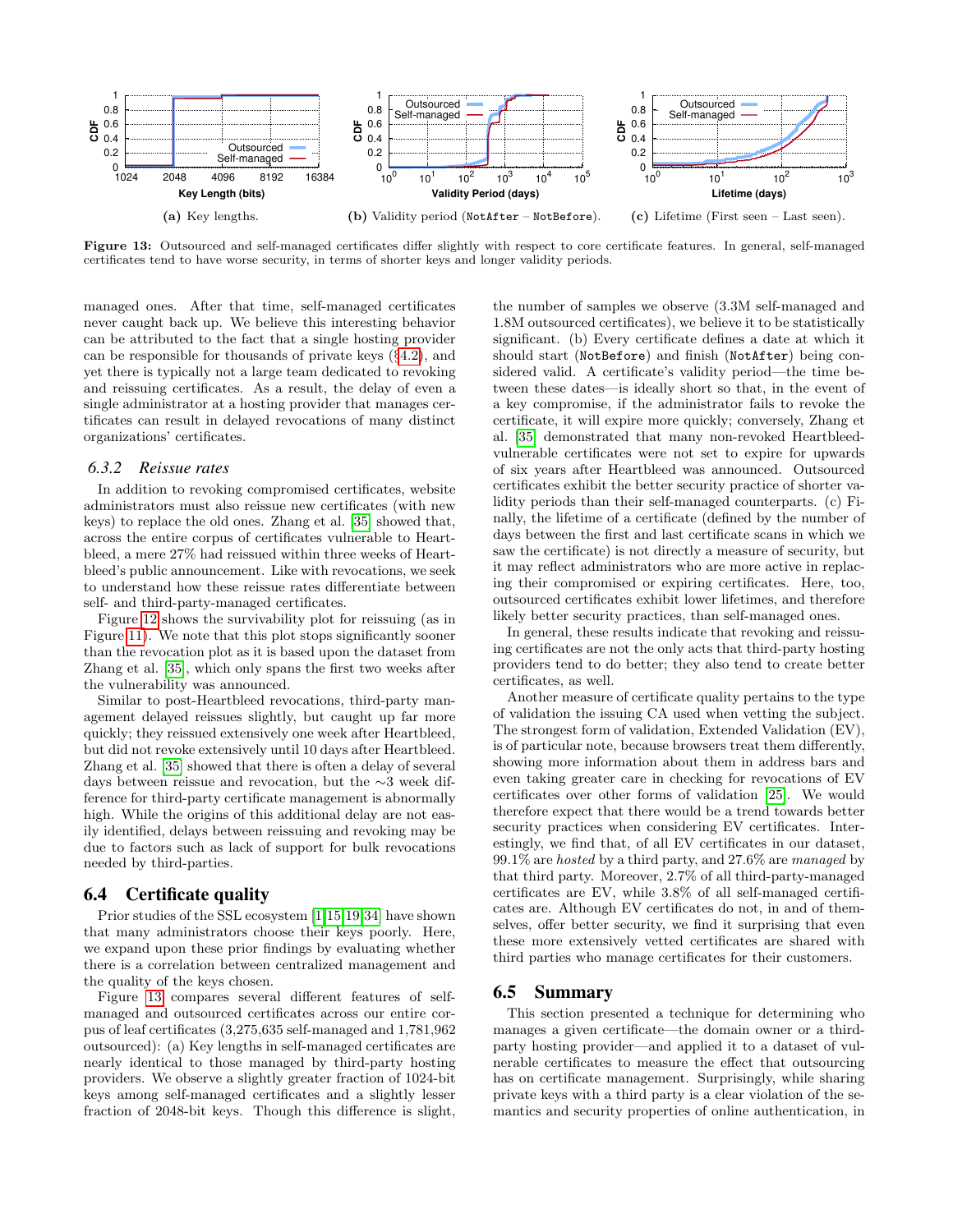practice, overall certificate management improves with outsourcing. The results from this section and §[5](#page-6-0) paint a complicated picture of the web's PKI: the economics of hosting an online secure service can lead to centralization that is both dangerous and, in some ways, helpful. One important area of future work is to find a way to reconcile good centralized management with poor centralized trust aggregation.

# <span id="page-12-0"></span>7. RELATED WORK

HTTPS ecosystem Much work has gone into understanding and improving the SSL certificate ecosystem, including measurements of CAs, certificates they issued, and client root stores [\[15,](#page-13-1)[16,](#page-13-2)[19,](#page-13-3)[28,](#page-13-25)[33\]](#page-13-5), techniques for improving the transparency and accountability of CAs [\[21\]](#page-13-26), measurements of the cost of HTTPS security [\[13\]](#page-13-27), and alternate architectures to the current CA-based systems [\[2,](#page-12-5) [11,](#page-13-28) [31\]](#page-13-29). Our work complements these, as most are focused on understanding the centralization of the set of CAs and the properties of client root stores. In contrast, we primarily focus on the leaf certificates, and how the sharing of private keys for these certificates can lead to a similar centralization of trust.

Certificate reissues/revocations Several closely related papers [\[14,](#page-13-19) [25,](#page-13-4) [34,](#page-13-24) [35\]](#page-13-20) have explored the patterns of reissuing and revoking certificates, using either the Heartbleed vulnerability or the Debian random number generator bug as a way to get visibility into system administrators' behavior. Essentially, these papers use the fact that they can measure whether a server was vulnerable to infer whether the administrator should have patched and reissued/revoked their certificate. Our work extends these results, using techniques like the distribution of issuer CAs to get visibility into hosting companies' behavior and policies (i.e., do hosting companies manage certificates, or do the customers?).

CDNs and HTTPS More recent work by Liang et al. has closely examined how CDNs manage SSL certificates when distributing HTTPS content for customers [\[23\]](#page-13-0). They observe the distinction between custom and shared certificates, many instances of mismanagement, CAs neglecting to revoke certificates, and private key sharing. Our work extends the work by Liang et al. by developing more thorough methodologies for measuring when keys are shared (by collapsing domains into organizations) and for determining whether the hosting provider or the customers are actually managing the certificates. Taken together, these results point to many places in the SSL ecosystem that are in need of improvement.

Finally, a recent technique by CloudFlare [\[9\]](#page-13-30) offers the opportunity for organizations to use hosting providers without having to share their private keys (though the CDN still has all of the session keys). While this approach has not yet been widely deployed, it is an interesting first step towards reducing much of the centralization of trust that we observe.

# <span id="page-12-1"></span>8. CONCLUSION

In this paper, we presented the first large-scale study of key sharing within the HTTPS ecosystem. Surprisingly, although key sharing has profound security implications, we had to develop several novel techniques to infer who owns which domain names, which organization hosts a domain, and who hosts a certificate. We applied these techniques to Internet-wide scans of SSL certificates and identified an immense amount of trust being aggregated among a small set of hosting providers. In particular, we found that 76.5% of all organizations on the web that we identified share at least one private key with a third-party hosting provider, and that a collection of ten hosting providers have private keys to 45.3% of all domains we observed in our scans. We also compared how well third-party hosting providers manage their customers' certificates as compared to self-managed certificates, and found that third parties are slower to react to large-scale vulnerabilities but eventually react more thoroughly.

Our findings complement a wide body of work that has studied trust and management in the web's PKI. While centralization of trust has long been known for CA certificates, our results paint the first complete picture of its prevalence for leaf certificates, as well.

Collectively, our results reveal some of the widespread ramifications of deploying today's PKI on third-party hosting providers like CDNs. However, the web has come largely to rely on HTTPS and third-party hosting. Future work is necessary to handle this reality without requiring such immense trust in hosting providers. One improvement would be to make the centralization of private key material more transparent; we were forced to combine a large number of data sources in order to determine who has access to what key material. Looking forward, we posit that new techniques could be developed to enable third-party hosting while mitigating their access to their customers' keys. The recent Keyless SSL [\[9\]](#page-13-30) protocol is a first step in this direction, allowing operators to retain control of their private keys while allowing third-party hosting providers to accept connections on their behalf. An important open question is whether it is possible eliminate CDNs' need to have session keys, as well, while still being able to assist in preventing various attacks [\[17\]](#page-13-6).

Our analysis code and data, including our classifications of domains into organizations (§[4\)](#page-3-1), are publicly available at <https://securepki.org>

# Acknowledgments

We thank the anonymous reviewers for their helpful comments. We also thank Suqi Liu and his co-authors [\[24\]](#page-13-18) for sharing their dataset of parsed .com WHOIS records. This research was supported by NSF grants CNS-1409249, CNS-1421444, CNS-1563320, and CNS-1564143, and by the NSA as part of a Science of Security lablet.

# 9. REFERENCES

- <span id="page-12-4"></span>[1] D. Akhawe, B. Amann, M. Vallentin, and R. Sommer. Here's My Cert, So Trust Me, Maybe?: Understanding TLS Errors on the Web. WWW, 2013.
- <span id="page-12-5"></span>[2] A. Bates, J. Pletcher, T. Nichols, B. Hollembaek, and K. R.B. Butler. Forced Perspectives: Evaluating an SSL Trust Enhancement at Scale. IMC, 2014.
- <span id="page-12-3"></span>[3] V. D. Blondel, J.-L. Guillaume, R. Lambiotte, and E. Lefebre. Fast unfolding of community hierarchies in large networks. Journal of Statistical Mechanics: Theory and Experiment, 10(10), 2008.
- <span id="page-12-2"></span>[4] D. Cooper, S. Santesson, S. Farrell, S. Boeyen, R. Housley, and W. Polk. Internet X.509 Public Key Infrastructure Certificate and Certificate Revocation List (CRL) Profile. RFC 5280, IETF, 2008. <http://www.ietf.org/rfc/rfc5280.txt>.